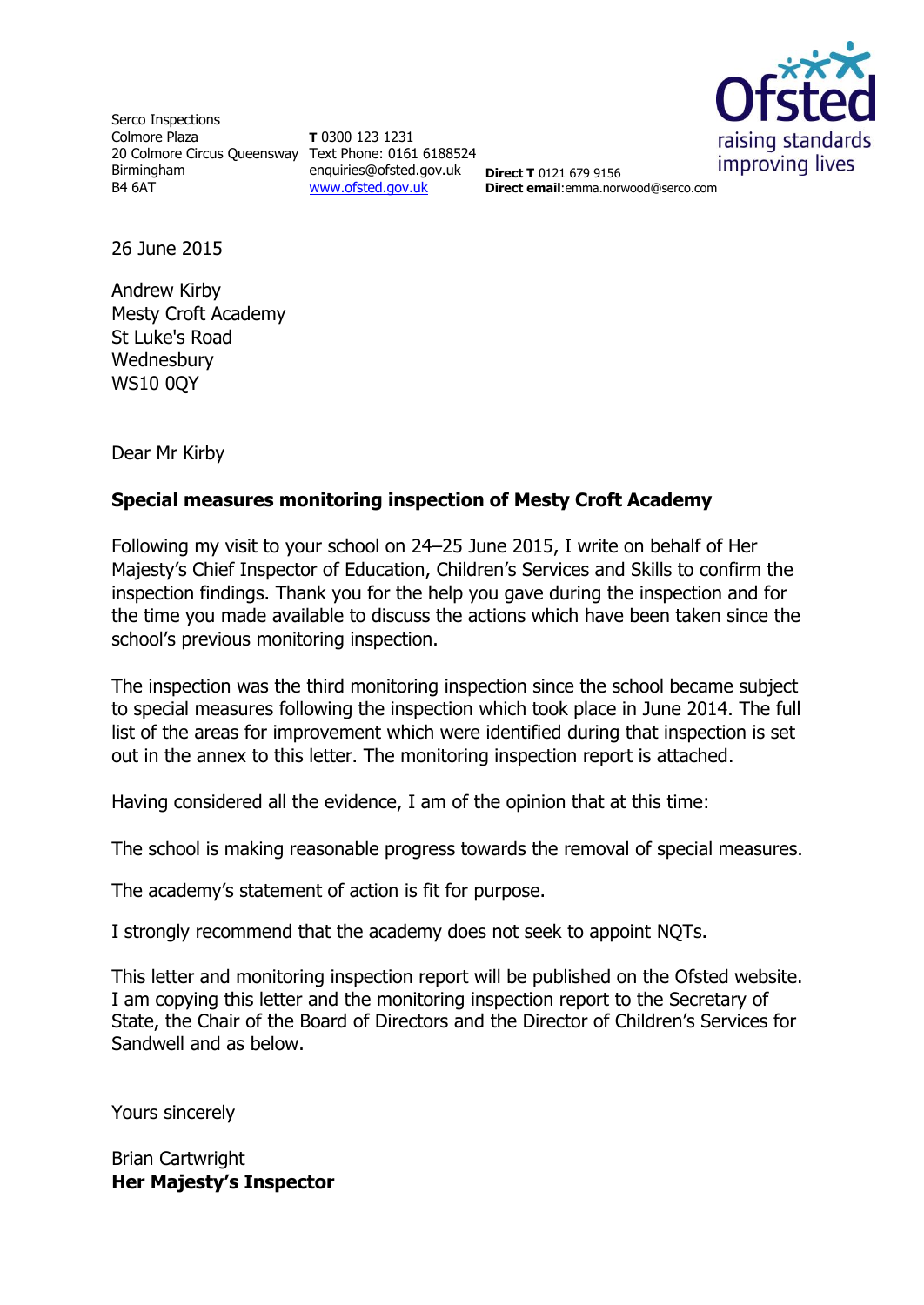

- **Example 2** Chair of the Governing Body
- **Local authority**
- **Department of Education**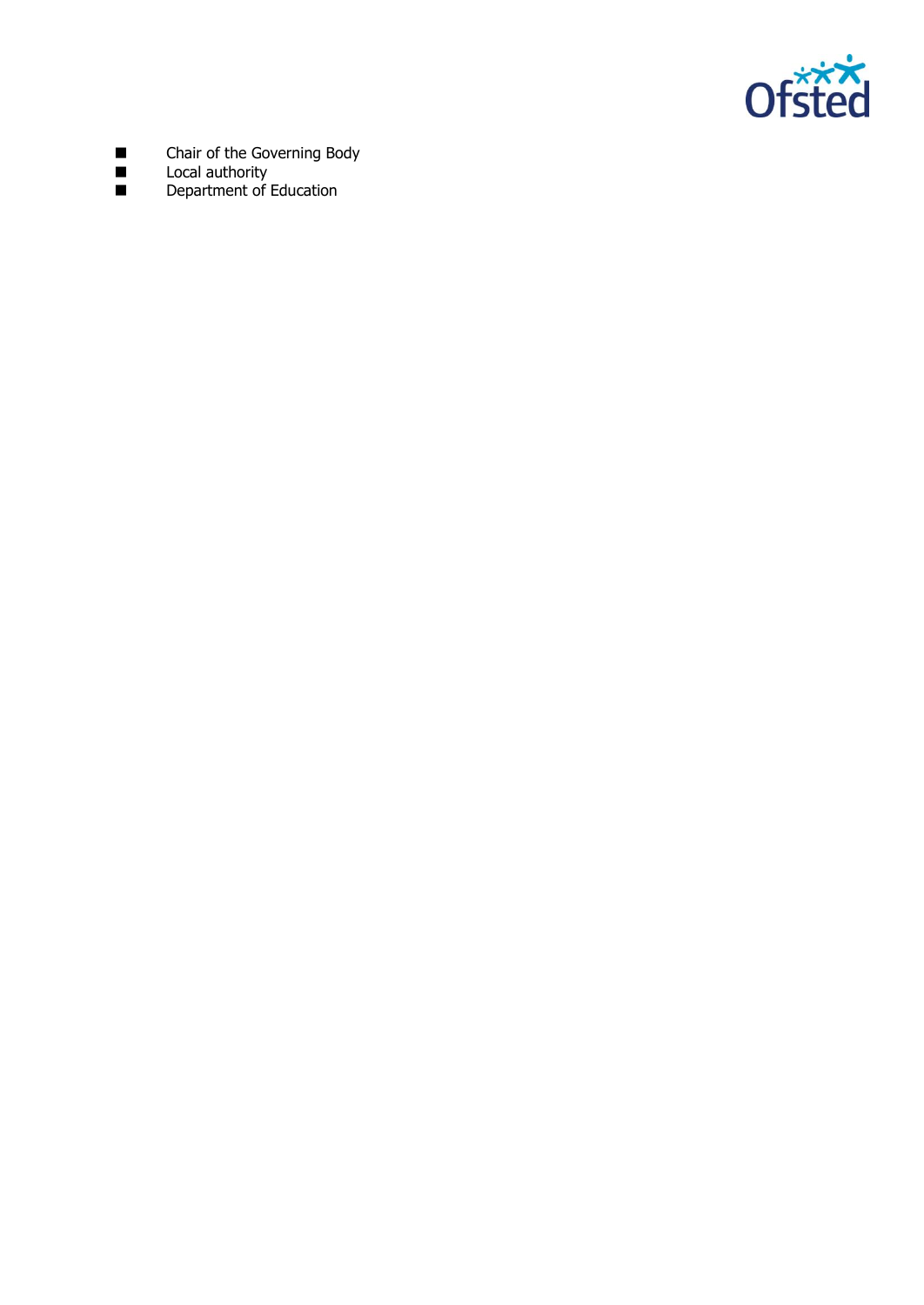

# **Annex**

# **The areas for improvement identified during the inspection which took place in June 2014**

- Ensure teaching enables all groups of pupils to make at least good, and where necessary very rapid progress, so that attainment is at least average in all year groups for reading, writing and mathematics by making sure teachers:
	- accurately identify the learning needs of individual pupils
	- match targets and learning activities to pupils' needs
	- ensure targets and activities are sufficiently challenging
	- show pupils clearly how well they are doing, give precise guidance on how they can improve and ensure pupils act upon the advice given.
- Close the gaps in attainment between pupils who are eligible for the pupil premium, more-able pupils, disabled pupils and those with special educational needs and their classmates in reading, writing and mathematics by:
	- tracking the progress and attainment of all pupils precisely and focusing teaching on closing gaps
	- making comparisons between different groups in the academy and with pupils nationally so that all pupils achieve as well as they can
	- identifying pupils who are falling behind and taking immediate action to help them catch up
	- checking that all additional help given is having sufficient impact.
- Increase the impact of the academy's actions on reducing the absence rates of pupils who are eligible for the pupil premium, disabled pupils and those with special educational needs so that attendance for all groups of pupils is at least at the national level.
- Improve the impact of leaders at all levels upon the achievement of all groups of pupils by making sure that:
	- lessons in mathematics, writing and reading are sequenced in a way that systematically builds pupils' skills and understanding
	- performance targets for teachers reflect ambitious expectations for attainment and progress
	- teachers have the skills needed to understand and meet all pupils' learning needs in reading, writing and mathematics
	- checks on teaching are rigorous and use evidence from pupils' books and information from the academy's tracking system to make accurate judgements about its quality
	- leaders use these checks to give teachers specific guidance on how to improve pupils' learning and routinely check that teachers have followed this advice.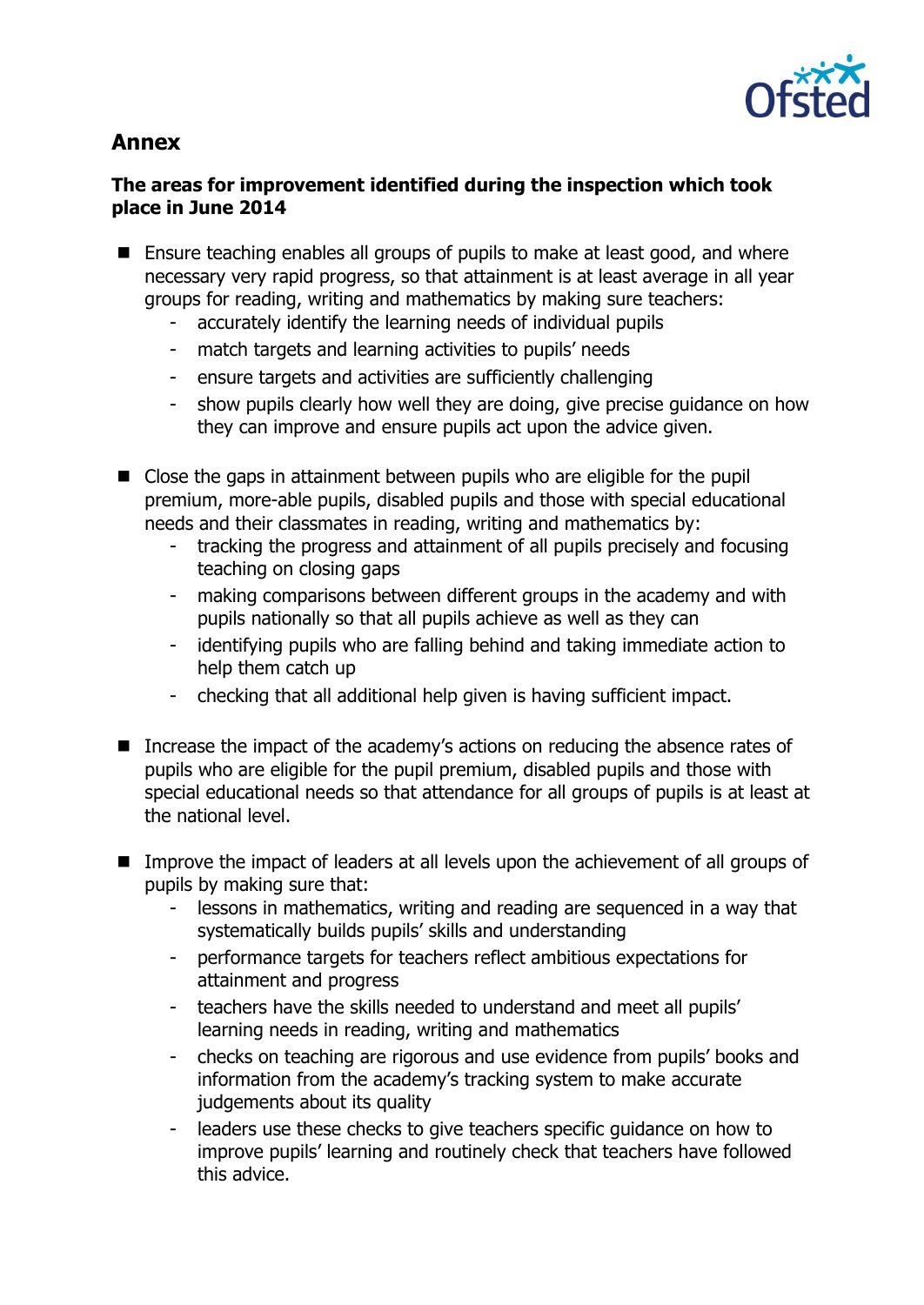

- **IMPROVE THE EFFECT INCOCES OF the board of directors in ensuring that all groups of** pupils achieve well by making sure that directors:
	- use information about pupils' achievement in the academy and nationally to build an accurate picture of the quality of teaching and pupils' achievement
	- know about the achievement of different groups of pupils, particularly those who are eligible for the pupil premium, more-able pupils, disabled pupils and those with special educational needs
	- challenge leaders rigorously where they identify possible underachievement
	- ensure that decisions about salary increases for all staff are linked to how well pupils achieve.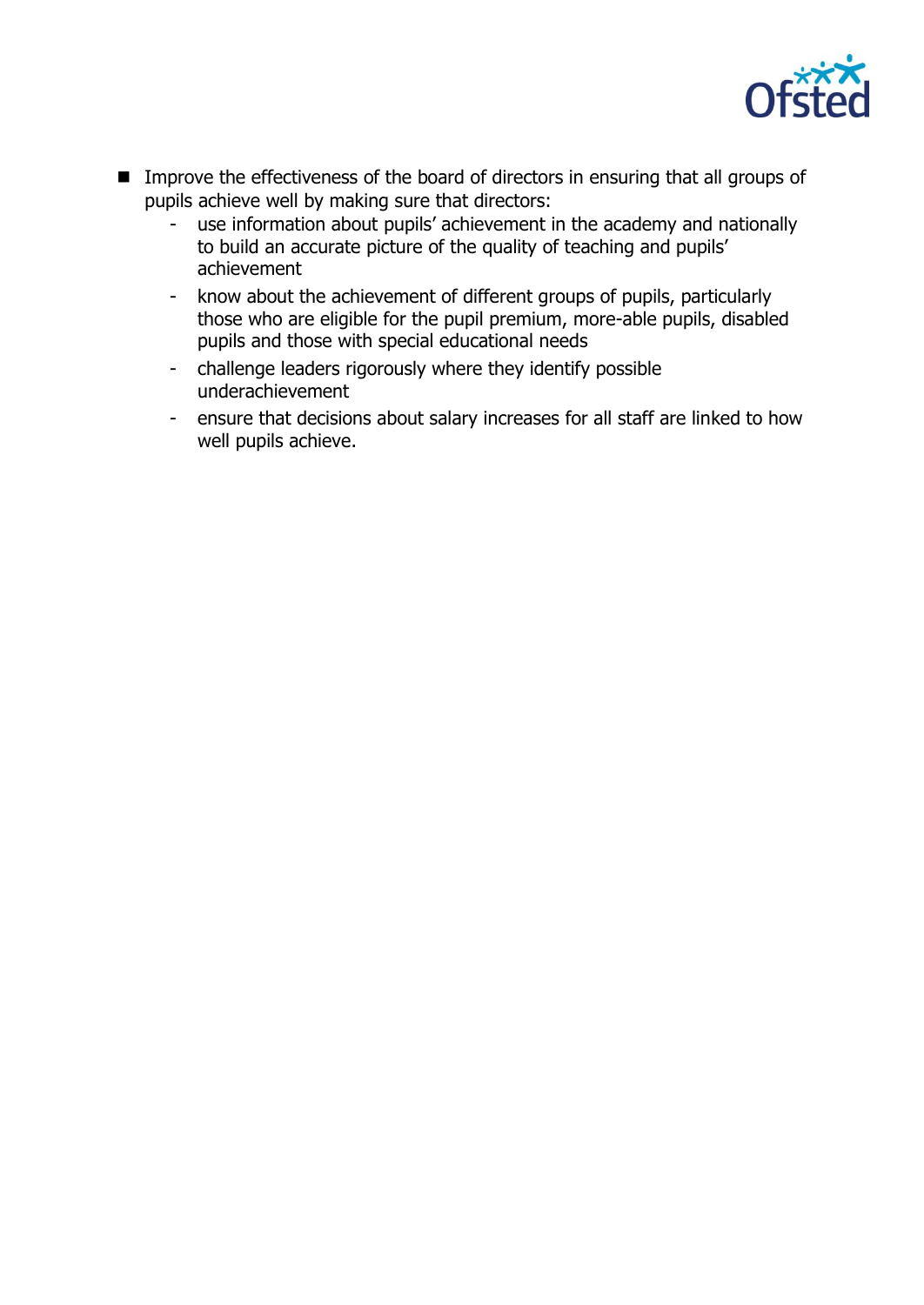

# **Report on the third monitoring inspection on 24–25 June 2015**

#### **Evidence**

The inspector observed the school's work, scrutinised documents and met with the headteacher, other senior and middle leaders, groups of pupils, the Chair of the Board of Directors, the School Improvement Partners contracted from the local authority, the leadership consultant, and the headteacher of Manor Primary School in Wolverhampton, which is providing professional development support to the school. Pupils' attendance and behaviour were not a focus of this inspection.

# **Context**

The board of directors has reduced in size from 18 to 10 members. The previous Chair has left the board. A new Chair and Vice-Chair have led substantial reorganisation of the board of directors. Two new external independent consultants have been contracted, one as a School Improvement Partner from Sandwell local authority, and another experienced leadership consultant. The Department for Education is looking to broker a partnership with an experienced academy chain as a sponsor. New responsibilities have been assigned to teachers on the upper pay scale.

# **Achievement of pupils at the school**

School leaders closely monitor the attainment and progress of pupils, with the help of experienced colleagues from Manor Primary School to make sure the judgements being made on standards are reliable. This evidence shows that most pupils, and most groups of pupils, are making reasonable academic progress from their starting points at the beginning of the academic year. In Years 5 and 6, pupils' progress is good, and there are strengths in Year 3 and 4 writing. In Years 1 and 2, progress is not as strong, with a noticeable gap between pupils eligible for the pupil premium and others in writing. Overall attainment in reading, writing and mathematics is improving steadily. In all years and subjects, the gap in attainment between those eligible for the pupil premium and others is stable or closing. This gap, however, in Year 6 is still too large.

# **The quality of teaching**

Two good features of teaching are having a positive impact on pupils' learning. Teachers are providing 'challenge' tasks at increasing levels of difficulty in English and mathematics lessons, topped off by a 'stinker', which is a particularly difficult activity. Pupils have some choice as to what task to choose, and they relish this approach. Year 5 pupils readily said that they enjoyed school much more now compared with when they were in Year 4, in part because the work was 'harder', 'interesting' and 'did not repeat' what they could already do. Equally important is the